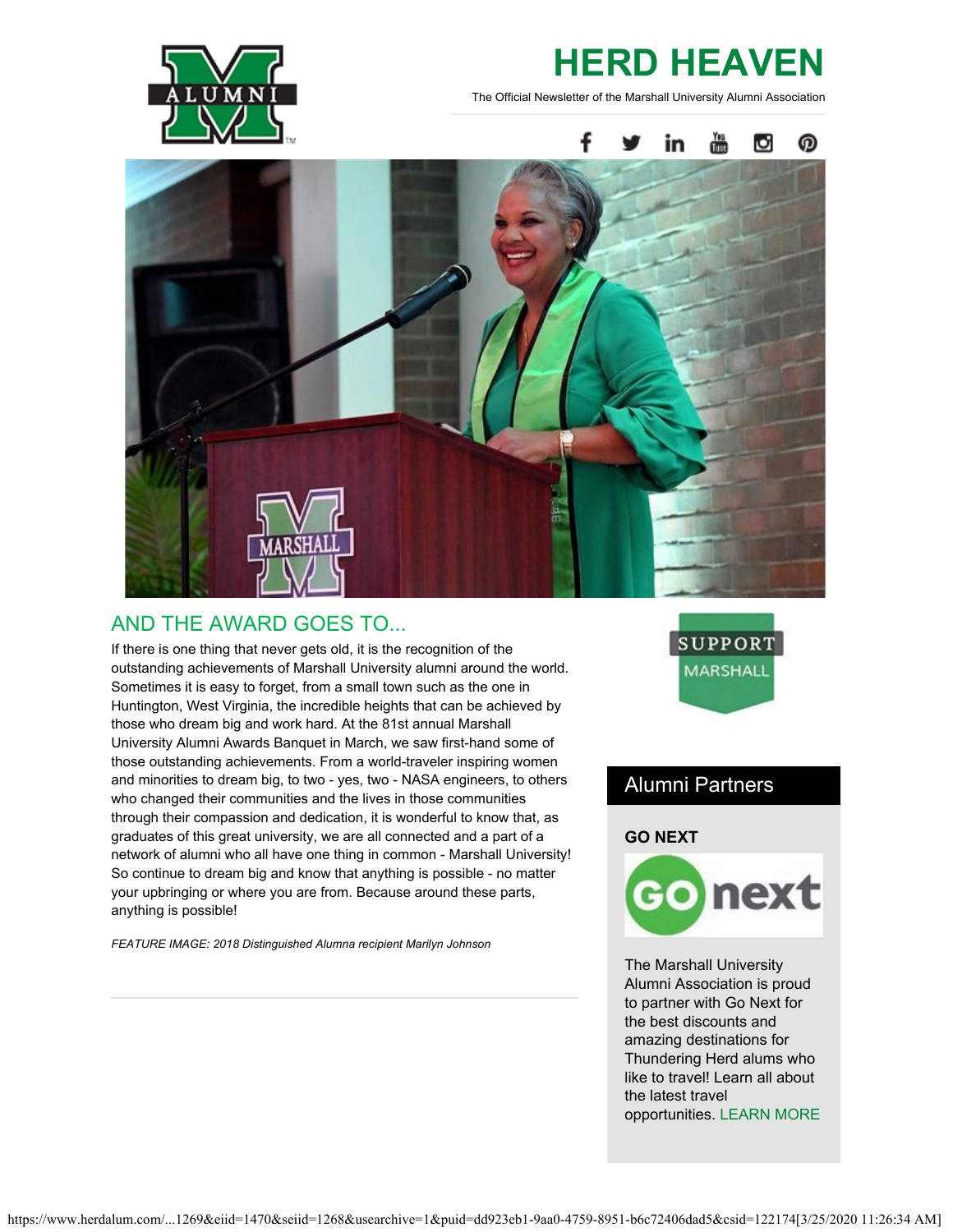

#### **81ST ALUMNI AWARDS BANQUET A BIG SUCCESS**

The 81st Marshall University Alumni Awards Banquet was held on Saturday, March 31 in front of a packed house as more than a dozen alumni, students and MU supporters were recognized for their outstanding contributions to Marshall University. For a complete list of honorees and a photo gallery from the event, please click on the link below!

#### [READ MORE...](http://www.herdalum.com/s/1269/index.aspx?sid=1269&gid=1&pgid=429)

## Alumni News



#### **STATE OF THE UNIVERSITY**

Marshall University President Jerome A. Gilbert cordially invites you to join us for the annual State of the University Address in Washington D.C. This year's event will take place on Tuesday, June 12 at the Newseum.



## [LEARN MORE...](http://www.herdalum.com/s/1269/index.aspx?sid=1269&gid=1&pgid=695)

#### **PAWS AND RACING**

MUAA partner Nationwide Insurance is offering a unique opportunity to have your pet featured on the rear bumper of the No. 88 Nationwide Chevrolet Camaro ZL1 at Richmond Raceway on September 22nd plus other great prizes. To learn more about how you can participate and have your pet featured follow the link below!

#### [LEARN MORE...](http://www.pawsandracing.com/)



## For your protecting what matters side.

Discover how Nationwide's suite of solutions can help protect your financial future.

## **Learn more**

## **B** [Update Your Info](http://www.herdalum.com/s/1269/index.aspx?sid=1269&gid=1&pgid=6&cid=41#/Search/Simple)

## Upcoming Events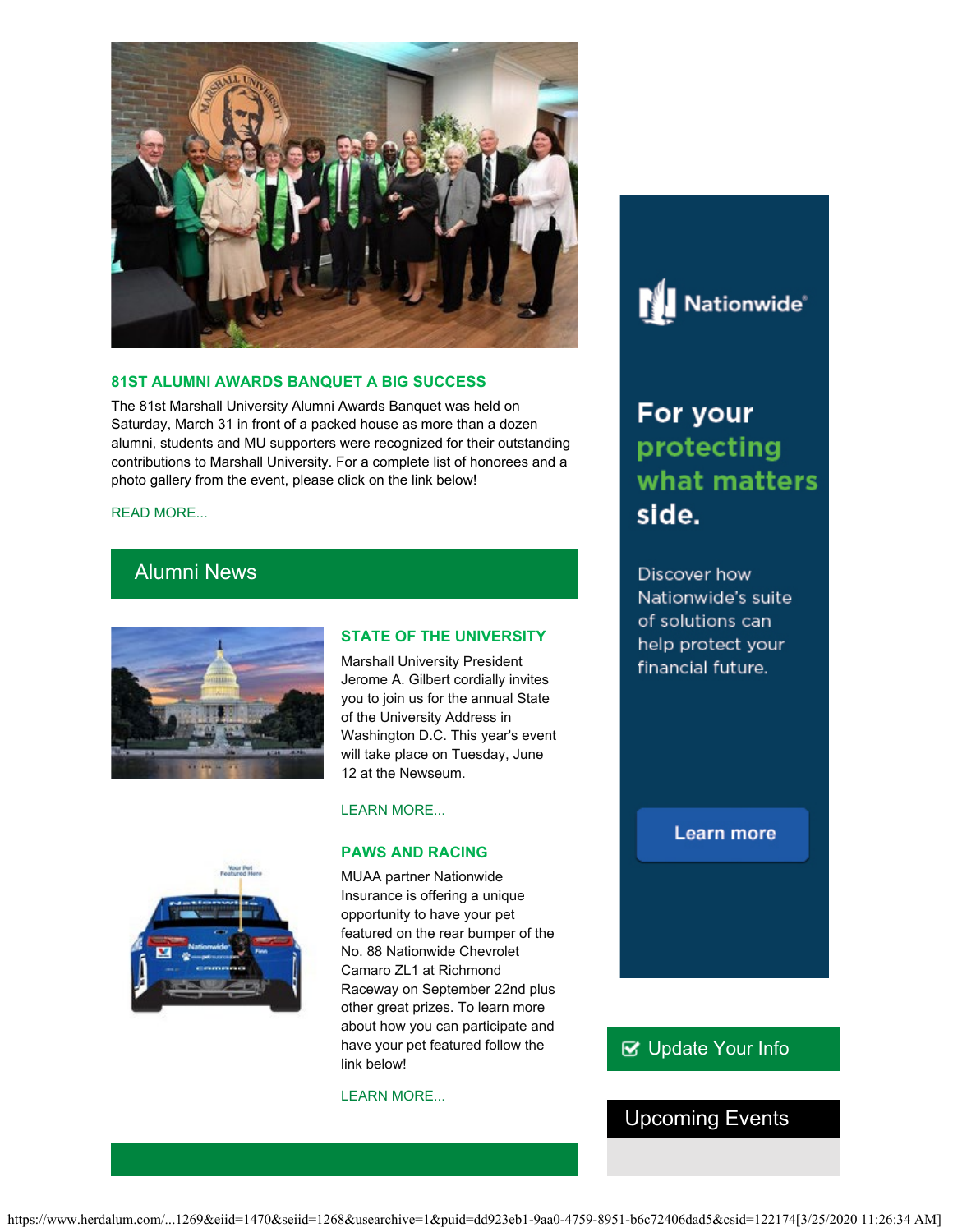## Campus News



### **ORAL HEALTH PROGRAM HONORED WITH NATIONAL AWARD**

The MU/WV Oral Health Coalition has received the 2018 Smiles Across America Champion Award from Oral Health America [READ MORE...](https://www.marshall.edu/ucomm/2018/04/04/marshall-oral-health-program-honored-with-national-award/)



## **SHORA TO SPEAK AT GRADUATION**

Former student body president Nawar Shora, who has devoted his career to enhancing understanding among Americans of all heritages, will give the graduation address [READ MORE...](https://www.marshall.edu/ucomm/2018/04/05/shora-to-speak-at-marshall-commencement-may-5/)



## **UNDERGRAD DEGREE IN COMPUTER & INFORMATION SECURITY TO BE OFFERED**

Marshall's Weisberg Division of **Computer** Science will offer a Bachelor of Science in computer and information security [READ MORE...](https://www.marshall.edu/ucomm/2018/03/09/marshall-offer-undergraduate-degree-computer-information-security/)



## **NAACP SUMMIT ADDRESSES CAMPUS DIVERSITY**

Universities and colleges from across WV affirmed their commitment to diversity at the NAACP Higher Education Summit at Marshall [READ MORE...](https://www.marshall.edu/ucomm/2018/03/29/west-virginia-naacp-higher-education-summit-addresses-need-for-cultural-diversity-on-campuses/)

## Athletics News



#### **HERD SPRING SCRIMMAGE, FOUNTAIN CEREMONY SET FOR APRIL 28 AT 2 P.M.**

The 2018 Spring Scrimmage will be held at Joan C. Edwards Stadium on Saturday, April 28 at 2 p.m. and is open to all. The annual turning on of the Memorial Fountain will take place earlier that day at 11 a.m. [READ MORE...](http://www.herdzone.com/sports/m-footbl/spec-rel/032118aaa.html)



### **RECORDS, RARE FEATS AMONG HERD HIGHLIGHTS**

In the moments after Marshall's season ended in the NCAA men's basketball tournament, the voice of departing senior Ot Elmore implored his teammates to remember what they accomplished: the unprecedented and the rarely seen. [READ MORE...](http://www.herdzone.com/sports/m-baskbl/spec-rel/032318aaa.html)



## **SPRING SCRIMMAGE**

Marshall's annual Spring Scrimmage gearing up for the 2018 football season..[.LEARN](http://www.herdzone.com/sports/m-footbl/spec-rel/032118aaa.html) **MORF** 





## **UNCORKED! WINE FESTIVAL**

Join the Marshall Artists Series for its final event of the season..[.LEARN MORE](http://www.marshall.edu/muartistseries/show?id=16)





## **SPRING COMMENCEMENT**

Join us as we welcome the newest class of Thundering Herd alumni..[.LEARN MORE](http://www.marshall.edu/commencement/)



## **ALUMNI SPOTLIGHT**

Phillip Gamble